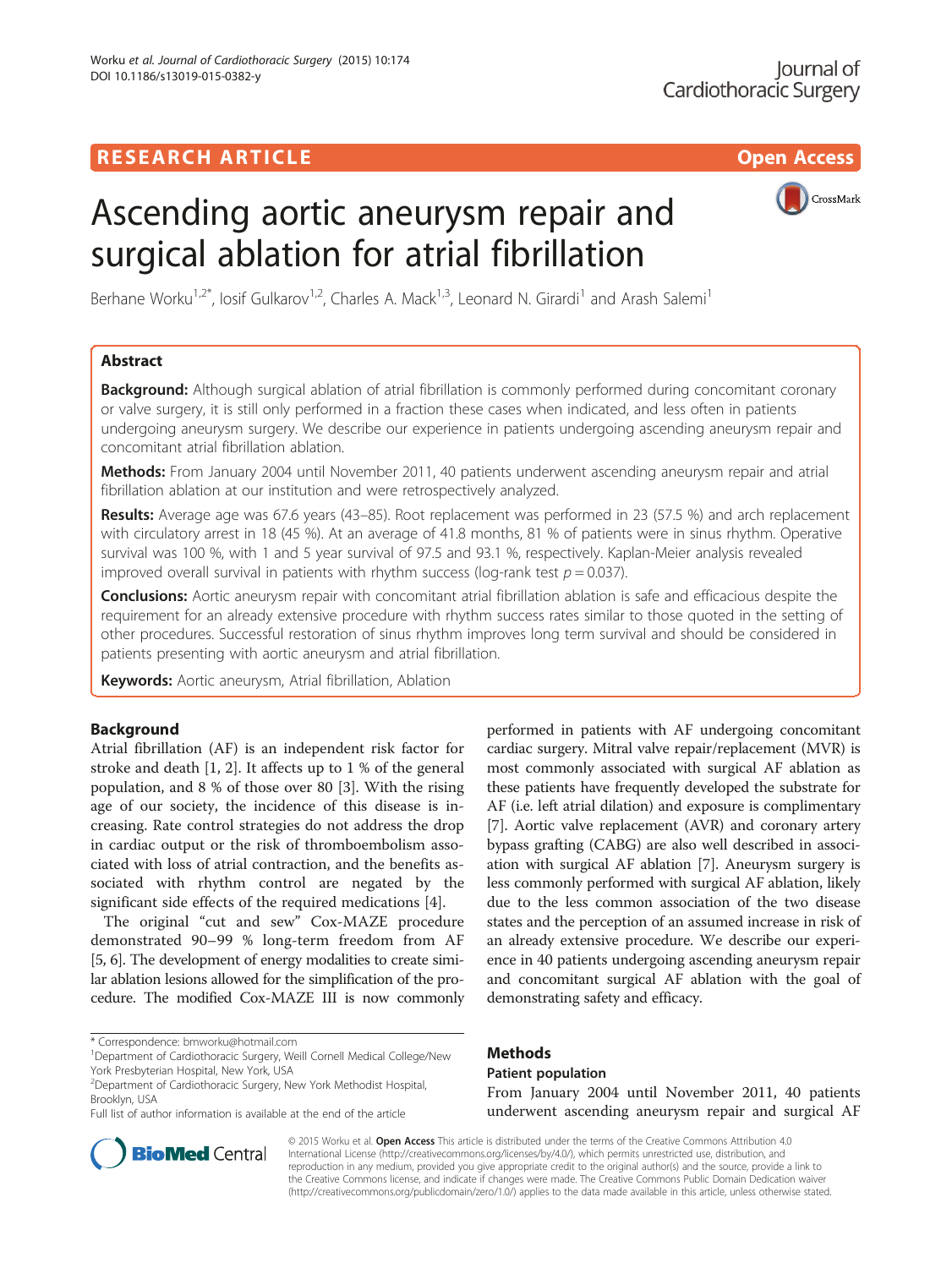ablation at our institution. Average age was 67.6 years (43–85) and nine (23 %) patients were female. Concomitant procedures were performed as indicated. Rhythm was determined by electrocardiography. We defined the type of AF in accordance with the Heart Rhythm Society/European Heart Rhythm Association/European Cardiac Arrhythmia Society Expert Consensus Statement [[8\]](#page-4-0). Paroxysmal AF is defined as recurrent AF (greater than two episodes) that terminates spontaneously within seven days. Persistent AF is defined as recurrent AF that is sustained for greater than 7 days. Longstanding persistent AF is defined as continuous AF of greater than one year's duration. Permanent AF is defined as AF whose presence is accepted by the patient (and physician). This study was approved by the Weil Cornell Medical College Institutional Review Board (#1207012764).

#### Surgical approach

All cases were performed on cardiopulmonary bypass with cold potassium cardioplegic arrest. Circulatory arrest was utilized as needed for aortic arch reconstructions. Surgical AF ablation is generally performed first after the heart has been arrested, after which mitral repair/replacement is undertaken if indicated. Aortic valve and aneurysm repair/replacement follow. If coronary bypass is indicated, distal anastomoses are performed prior to AF ablation. If circulatory arrest is utilized, AF ablation is generally performed first during the period of systemic cooling.

For the left atrial lesion set, the left atrium is entered via the interatrial groove. Five cryoablation lesions are created for 60 s each at −120° centigrade. The right and left pulmonary veins are isolated separately. A lesion from the right pulmonary vein isolation to the P3 segment of the mitral annulus is created (mitral annulus lesion) as is a connecting lesion from the right to the left pulmonary vein isolation. Finally, a lesion around the base of the left atrial appendage is created which overlaps the left pulmonary vein isolation.

For the right atrial lesion set, the right atrium is opened via a vertical incision and caval lesions to the superior and inferior vena cavae are created. Additional lesions are created from atriotomy to the tricuspid annulus at the anterior/septal commissure and the posterior/ septal commissure.

#### Demographics, risk factors, and outcomes

Preoperative variables examined included age, gender, type of AF, duration of AF, left ventricular ejection fraction, and left atrial size, as well as comorbidities. Intraoperative variables included lesion sets performed, operative times, and concomitant procedures. Postoperative variables included postoperative complications such as need for pacemaker placement, length of hospital stay, rhythm success, and survival.

# Statistical methods

Continuous variables are expressed as mean +/− standard deviation and categorical variables as frequency and percentage. Continuous variables were compared with the student's t-test and categorical variables were compared with the chi squared test or Fisher's exact test as appropriate. A p-value of less than 0.05 was considered statistically significant. Kaplan-meier analysis was used to calculate survival rates and the log-rank test was used to determine statistical significance. Multivariable analysis was used to determine independent predictors of rhythm success. All data were analyzed using STATA (StataCorp LP, College Station, TX) or Excel (Microsoft Corporation, Seattle, WA).

# Results

# Baseline characteristics

From January 2004 until November 2011, 40 patients underwent ascending aneurysm repair and surgical AF ablation at our institution. Average age was 67.6 years (43–85) and nine (23 %) patients were female. Preoperative comorbidities are listed in Table 1. Two patients had Marfan syndrome. Twenty (53 %) patients had paroxysmal AF. The average duration of AF was 48.3 months.

# Intraoperative details

Concomitant procedures are listed in Table [2.](#page-2-0) Two (5 %) patients underwent reoperation. One had a prior type A dissection repair 12 years prior and presented with aneurysmal dilation of the aortic root and arch with aortic insufficiency, and the other had a prior atrial septal defect closure. One (2.5 %) patient had a prior

|                                             | $n(\%)$         |
|---------------------------------------------|-----------------|
| Age (years)                                 | $67.6(43-85)$   |
| Female                                      | 9(22.5)         |
| Diabetes                                    | 3(7.5)          |
| Hypertension                                | 30 (75)         |
| Hyperlipidemia                              | 20 (50)         |
| Chronic renal insufficiency                 | 1(2.5)          |
| Congestive heart failure                    | 6(15)           |
| Cerebrovascular accident                    | 5(12.5)         |
| Reoperative status                          | 2(5)            |
| Paroxysmal atrial fibrillation              | 20 (53)         |
| Preoperative left atrial size (centimeters) | $4.4(2.3-8.2)$  |
| Preoperative ejection fraction (%)          | 51.9 (29-80)    |
| Duration of atrial fibrillation (months)    | $48.3(1 - 324)$ |

\* -Unless otherwise stated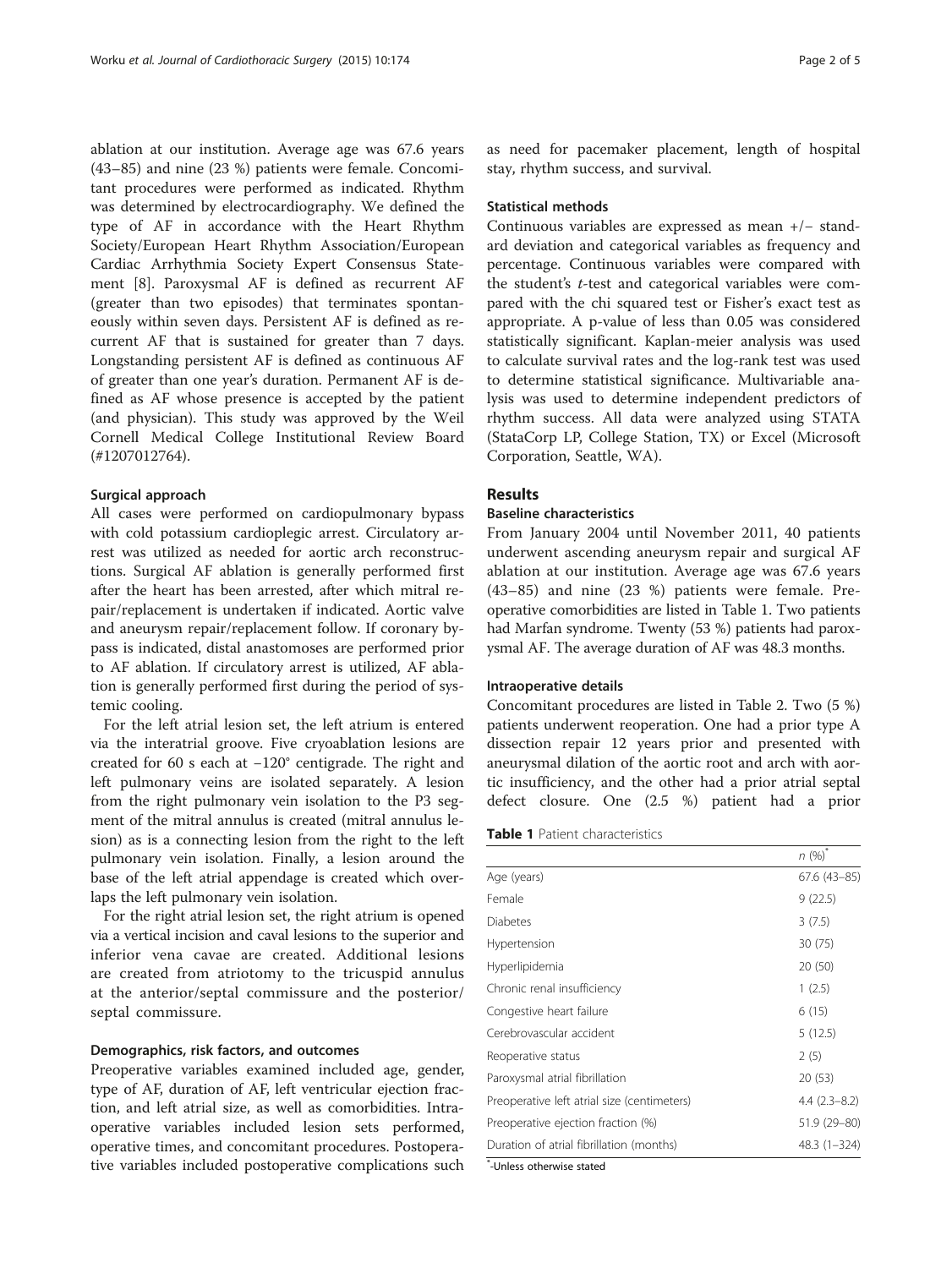#### <span id="page-2-0"></span>Table 2 Associated procedures

|                                                  | n(%)      |
|--------------------------------------------------|-----------|
| Aortic arch replacement:                         | 18 (45)   |
| Hemiarch                                         | 13        |
| Total arch                                       | 5         |
| Aortic root replacement:                         | 23 (57.5) |
| Composite valve-graft                            | 18        |
| Valve sparing root replacement                   | 5         |
| Aortic valve procedure without root replacement: | 9(22.5)   |
| Replacement                                      | 5         |
| Repair                                           | 4         |
| Mitral valve procedure:                          | 9(22.5)   |
| Replacement                                      | 5         |
| Repair                                           | 4         |
| Tricuspid valve repair                           | 1(2.5)    |
| Coronary artery bypass grafting                  | 4(10)     |
| Atrial septal defect                             | 1(2.5)    |

thoracoabdominal aneurysm repair. Average cardiopulmonary bypass time was 150.8 min and average cardiac ischemic time was 118.4 min. Eighteen (45 %) patients underwent arch or hemiarch reconstructions utilizing circulatory arrest, with an average circulatory arrest time of 21.1 min. All patients underwent a left atrial lesion set, and four (10 %) patients underwent a right atrial lesion set at the surgeons' discretion.

#### Postoperative outcomes

Average length of hospital stay was 7.4 days. One patient had a preoperative pacemaker and five (12.8 %) patients required pacemaker placement within the first 30 days for heartblock or sick sinus syndrome. Three (7.5 %) patients required mediastinal reexploration for bleeding and three (7.5 %) required drainage procedures for delayed pericardial effusions (one via pericardiocentesis, one via pericardial window, and one via video assisted thoracoscopic drainage).

Rhythm follow-up at one year or greater was available in 90 % (35/39) of patients. Of these patients, at an average of 41.8 months, 81 % of patients were in sinus rhythm, and 63 % were in sinus rhythm off antiarrhythmic medications. In univariate analysis, predictors of rhythm failure included congestive heart failure (0 vs 33 %;  $p = 0032$ ), longer cardiopulmonary bypass time (146.5 vs 180 min;  $p = 0.006$ ), and longer crossclamp time (112.2 vs 149.3 min;  $p = 0.005$  [Table 3]). Longer cardiopulmonary bypass and crossclamp times were similarly predictive of rhythm failure despite use of antiarrhythmic medications. In multivariable logistic regression analysis, no specific factor was predictive of rhythm failure.

|                                | Normal Sinus Rhythm n (%) <sup>*</sup> |           |            |
|--------------------------------|----------------------------------------|-----------|------------|
|                                | Yes                                    | <b>No</b> | $p$ -value |
|                                | $n = 25$                               | $n = 6$   |            |
| Female sex                     | 5(20)                                  | 0(0)      | 0.553      |
| Age (years)                    | 65.2                                   | 67.2      | 0.669      |
| Diabetes                       | 2(8)                                   | 1(17)     | 0.488      |
| Renal insufficiency            | 0(0)                                   | 1(17)     | 0.194      |
| Hypertension                   | 17(68)                                 | 6(100)    | 0.298      |
| Hyperlipidemia                 | 11(44)                                 | 3(50)     | 1.0        |
| Cerebrovascular disease        | 3(12)                                  | 2(33)     | 0.241      |
| Heart failure                  | 0(0)                                   | 2(33)     | 0.032      |
| Root repair                    | 14 (56)                                | 5(83)     | 0.363      |
| Arch repair                    | 11(44)                                 | 3(50)     | 1.0        |
| Aortic valve procedure         | 18 (72)                                | 4(67)     | 1.0        |
| Mitral valve procedure         | 4(16)                                  | 1(17)     | 1.0        |
| Persistent atrial fibrillation | 9(38)                                  | 3(50)     | 0.660      |
| Left atrial size (centimeters) | 4.1                                    | 5.16      | 0.09       |
| Ejection fraction (%)          | 52.4                                   | 47.7      | 0.281      |
| Duration (months)              | 51.5                                   | 77        | 0.606      |
| Bypass time (minutes)          | 146.5                                  | 180       | 0.006      |
| Ischemia time (minutes)        | 112.2                                  | 149.3     | 0.005      |

\* -Unless otherwise stated

Operative survival (survival to discharge and past 30 days) was 100 %. Overall survival was 90 % at an average of 46 months (16–110 months), with actuarial one and five year survivals of 97.5 and 93.1 %, respectively. Kaplan-Meier analysis revealed improved overall survival in patients with rhythm success  $(p = 0.037)$ [Fig. [1](#page-3-0)]).

# **Discussion**

Although the initial Cox-MAZE procedures demonstrated high rhythm success rates, their invasiveness precluded widespread application. With the development of energy sources that can create the required lesion sets with greater ease and minimal morbidity, surgical ablation had become more frequently utilized, especially in the setting of concomitant MVR [[7\]](#page-4-0). The development of novel techniques and minimally invasive approaches has resulted in the application of surgical AF ablations during off-pump procedures [[9](#page-4-0)] or as a standalone procedure [\[10\]](#page-4-0). However, up to 60 % of patients with AF undergoing cardiac surgery do not undergo AF ablation [\[7\]](#page-4-0). This is unfortunate as patients with preoperative AF undergoing cardiac surgery have a worse prognosis than those without AF [\[11](#page-4-0)–[15\]](#page-4-0), and AF ablation reverses this [\[14](#page-4-0), [15](#page-4-0)].

Preoperative AF has been shown to correlate with operative mortality after CABG [\[12\]](#page-4-0), AVR/CABG, and AVR/ MVR [\[13\]](#page-4-0) and midterm and longterm mortality after

#### Table 3 Univariate analysis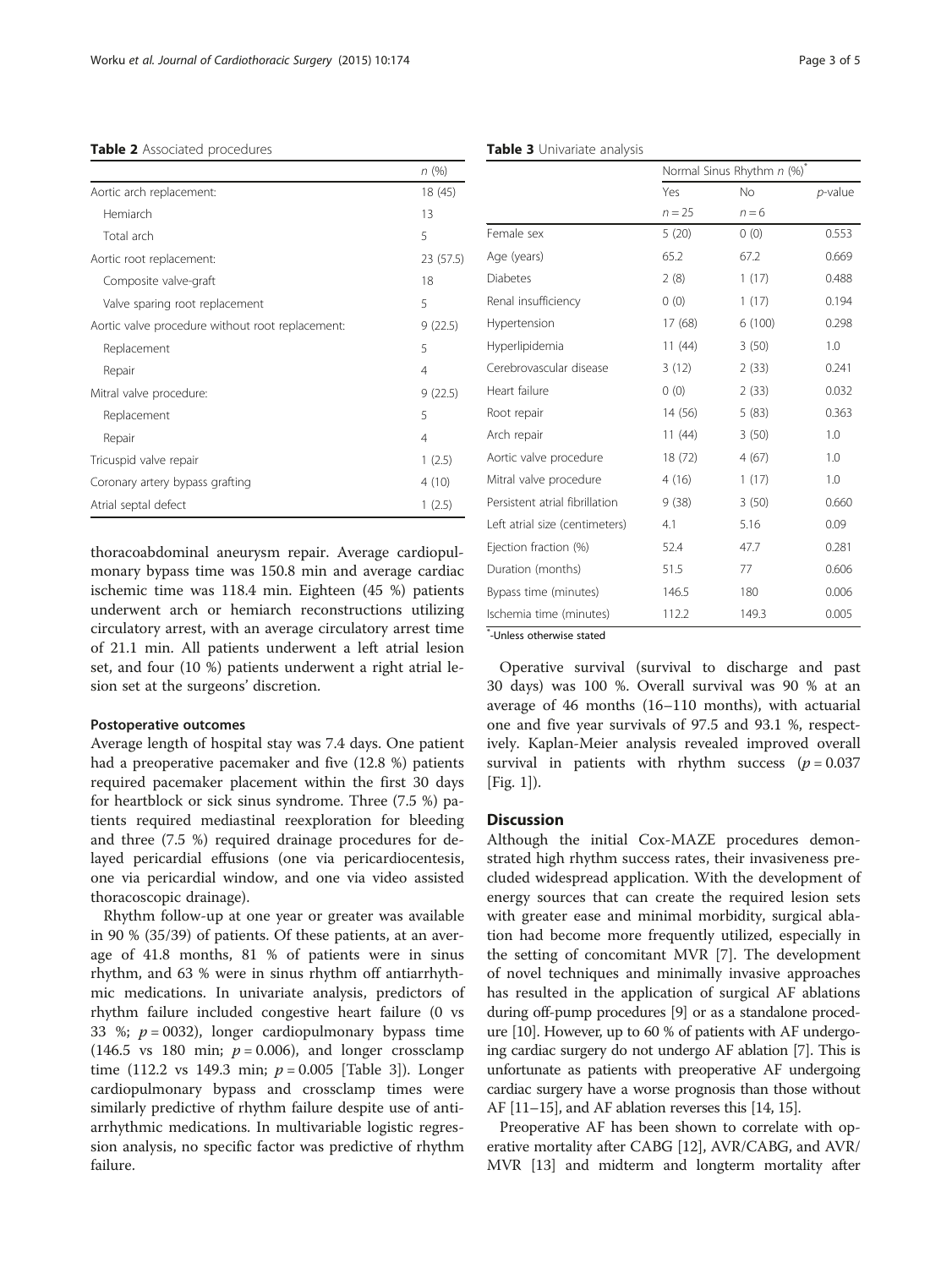<span id="page-3-0"></span>

AVR, AVR/CABG, AVR/MVR [\[11](#page-4-0), [13\]](#page-4-0), and MVR [\[14\]](#page-4-0). As expected, patients with preoperative AF presented with elevated comorbidity rates, but these relationships persisted despite controlling for confounding factors [[11](#page-4-0)–[14\]](#page-4-0). In a study of 281,567 patients from the Society of Thoracic Surgeons National Adult Cardiac Surgery Database undergoing CABG by Ad et. al., preoperative AF was associated with increased rates of reoperation, respiratory failure, renal failure, stroke, increased length of stay, and mortality despite adjustment for confounding factors. It was suggested that AF be considered a risk factor in riskprediction models, as was recently done by the Society of Thoracic Surgeons risk score [\[12\]](#page-4-0).

Just as it has been well documented that preoperative AF is a risk factor for poorer outcomes after cardiac surgery, studies have demonstrated that this can be reversed by successful AF ablation. Preoperative AF is an independent predictor of longterm mortality after MVR [\[14](#page-4-0)]. Similarly, preoperative AF is associated with lower freedom from thromboembolic complications [\[14\]](#page-4-0) and surgical AF ablation is protective [[14](#page-4-0), [16](#page-4-0)], lowering thromboembolic event rates to those seen in patients without preoperative AF [\[14](#page-4-0)]. These reductions in thromboembolic events after AF ablation are seen despite continued anticoagulation for mechanical valves [\[14, 16](#page-4-0)]. In a propensity matched analysis of 3262 patients with AF and 2449 patients without AF undergoing cardiac surgery, patients with preoperative AF had reduced survival compared to patients with no AF. AF ablation reversed this relationship, improving survival rates to those seen in patients without AF. Similarly, successfully ablated patients had better survival than unsuccessfully ablated patients [[15\]](#page-4-0). In addition to thromboembolism and mortality rates, preoperative AF has been shown to correlate with

milder improvements in ejection fraction and greater tricuspid regurgitation after MVR [[14](#page-4-0)], and surgical AF ablation results in greater improvement in ejection fraction [[14, 16](#page-4-0)] and tricuspid regurgitation [\[16](#page-4-0)] postoperatively.

Despite several such documented benefits of concomitant surgical AF ablation during cardiac surgery, its less than routine application in patients with preoperative AF requires investigation. Amongst the potential explanations are risks related to additional crossclamp and bypass time, additional maneuvers for exposure, and increased rates of postoperative bradyarrhythmias requiring pacemaker implantation. Concomitant AF ablation results in longer crossclamp (9 to 37 min longer) and cardiopulmonary bypass (9 to 42 min longer) times [[7, 16](#page-4-0)] and increased pacemaker requirements [\[7, 17](#page-4-0)], but even after controlling for confounders, surgical ablation has been shown to be safe with no increased risk of operative mortality or major morbidity [[7\]](#page-4-0). Surgical ablation has been routinely performed concomitant to valve/ CABG [\[7, 11](#page-4-0), [13, 15](#page-4-0)], multiple valves [\[13, 14](#page-4-0), [16\]](#page-4-0), and reoperative [[18](#page-4-0)] procedures with good outcomes. However, no reports of aortic aneurysm surgery with surgical ablation exist.

In the current study, aneurysm repair with concomitant AF ablation was performed with 100 % operative survival and greater than 90 % long term survival, with no complications attributable to the ablation procedure. Surgical ablation was performed in the setting of extensive procedures with already prolonged cardiopulmonary bypass and crossclamp times involving additional valve, coronary, or arch surgery with circulatory arrest in a high proportion of patients. Furthermore, survival was improved in patients with successful ablation. This is the